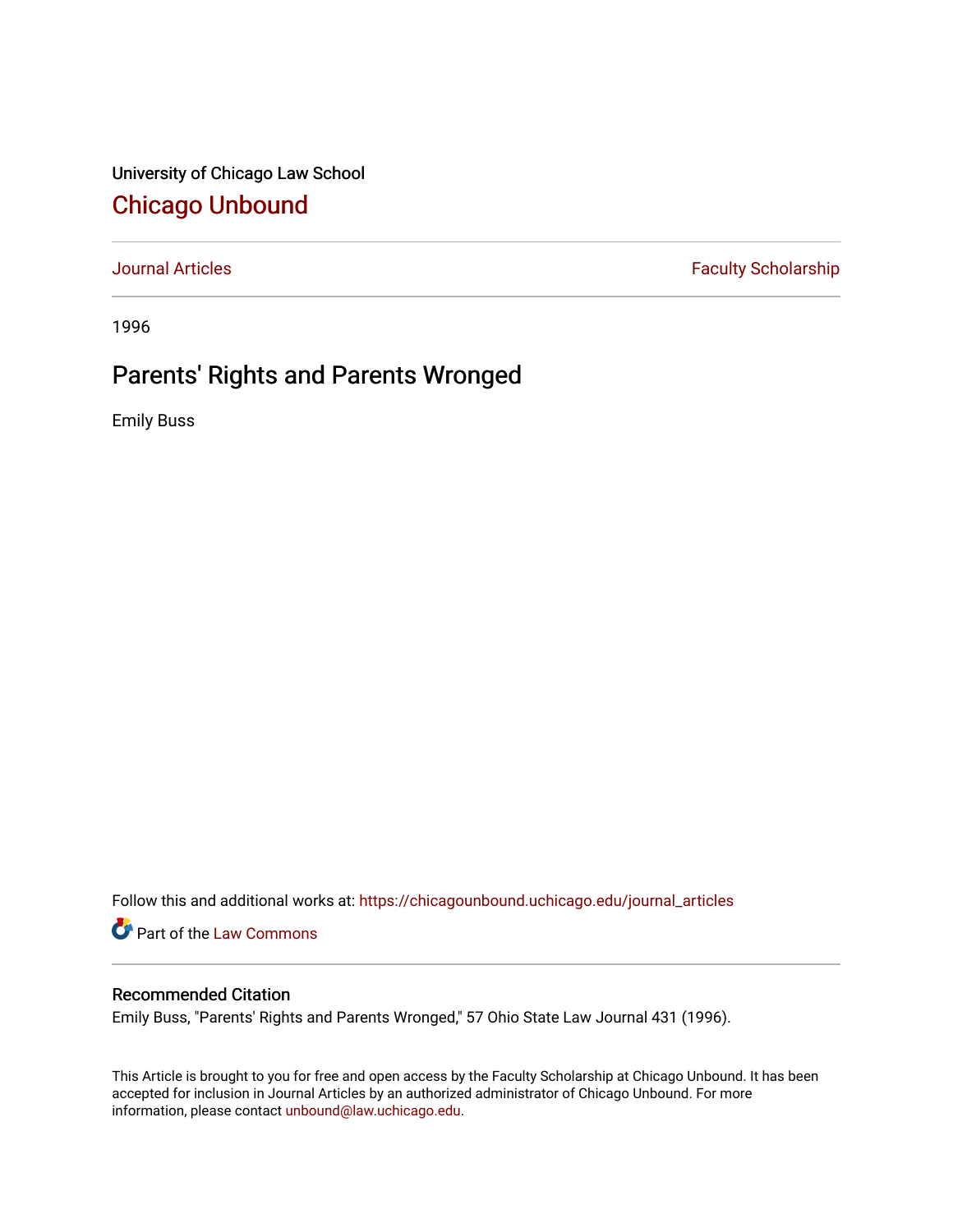## **Parents' Rights and Parents Wronged**

#### **EMILY** Buss\*

Professor Woodhouse' gets no argument from me about the failings of the proposed Parental Rights and Responsibilities Act.2 **I** share her view that the proposed Act is poorly conceived, dangerously overbroad, and relies on **standards** that would be impossible to apply without resort to burdensome and costly litigation. Unlike Professor Woodhouse, however, my biggest complaint about the Act is not with the language of the legislation itself, but with its target: The Act is designed to give the most help to parents who need that help the least.

The cases and concerns cited by Professor Woodhouse as the inspirations for the proposed Act make clear that the Act is intended to help middle class parents to exercise their authority on issues that are, for most parents, at the margin of parenting responsibilities. The Act's sponsors want to ensure that parents can control which books their children take out of the library, whether and how their children are home schooled, and whether their children have access to condoms and abortions. The amount of control parents have over these matters will certainly affect *how* some parents fulfill their responsibilities to their children, but it will not affect *whether* any parents can fulfill their most basic parenting obligations.

This distinction between the expansive "how" and the minimal "whether" of parenting helps to draw out a distinction between the concepts of parental rights and parental responsibilities, which are so often collapsed into one phrase as they are in the proposed Act. The responsibility we ask parents to assume is relatively basic: We ask parents to see to it that their children receive some minimum level of care, supervision, and education. The rights we offer parents, on the other hand, protect their interest in providing this care, supervision, and education in the manner that they choose. Most of the issues addressed **by** the Act, while marginal to the assumption of parental *responsibilities,* lie at the heart of the discourse on parental *rights.*

I leave to Professor Woodhouse the analysis of why the proposed Act does a poor **job** of furthering parental rights as they should be construed. **I** choose, instead, to focus on the "Parental Responsibilities" side of the Act's equation to challenge some of the assumptions Professor Woodhouse makes about how the state serves its parents and particularly how it helps parents to assume parental

**<sup>\*</sup>** Deputy Director, Juvenile Law Center, B.A., **1982, J.D., 1986,** Yale University.

<sup>1</sup>Barbara Bennett Woodhouse, *A Public Role in the Pivate Family: The Parental Rights and Responsibilities Act and the Politics of Child Protection and Education, 57 OHO* **ST. LJ. 393 (1996).**

**<sup>2</sup>** H.R. 1946, 104th Cong., 1st Sess. **(1995).**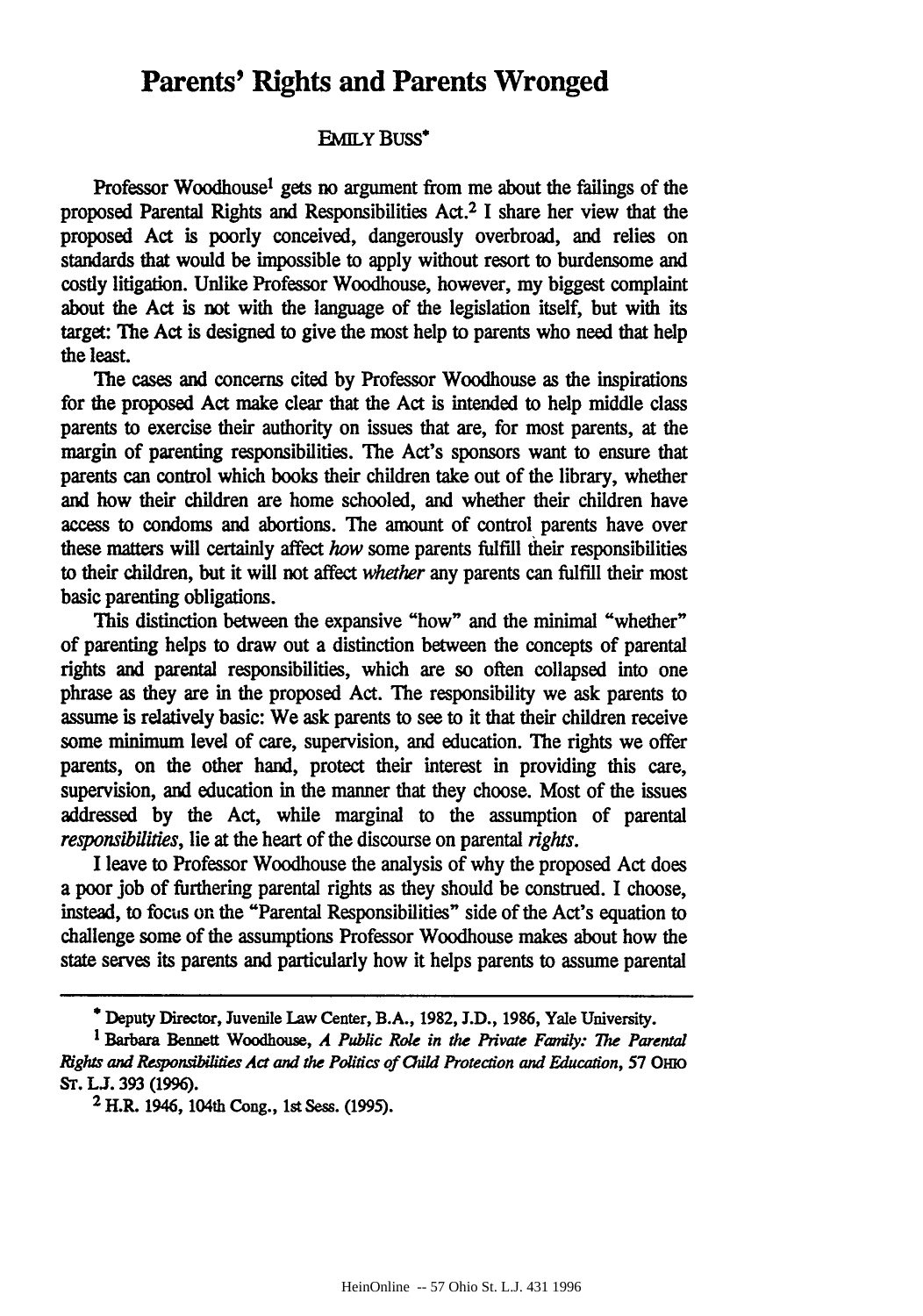responsibilities.

While most of the issues intended to be addressed **by** the **Act** have little relevance to the assumption of parental responsibilities (again, as contrasted with the preservation of parental rights), there is one glaring exception: The Act sets standards for determining whether and when the State's child welfare system3 can intervene in a family, which goes to the core of a parent's performance of her parenting duties. When the child welfare system intervenes, the question is not whether parents can scrutinize books, or shield their children from access to condoms, but whether the state will allow parents to raise and care for their children at all.

Professor Woodhouse is right to criticize the Act's proponents for misconstruing the child welfare cases cited to maximize their shock value and obscure important facts.<sup>4</sup> For the reasons she states, neither *In re Sume* $\gamma^5$  nor *In the Matter of Ray*<sup>6</sup> provides a good example of intrusive intervention with successful parenting. There are, however, countless cases in which the state *does* abuse its power when it intervenes with parenting-with drastic consequences for children. These cases are not cited **by** the Act's proponents, nor attended to **by** the public, **by** legislatures, or **by** reviewing courts. These cases are exclusively the stories of the poor.

The **child** welfare system is a system that, in dramatic disproportion to their numbers, affects poor people. There are some very sensible reasons for this overrepresentation: To the extent poverty can be linked to drug addiction, violence, a hazardous living environment, and, most of all, stress, being poor will increase the likelihood that a child will be abused or neglected. But the poor are not overrepresented in the child welfare system simply because their child-rearing problems are greater or more widespread. Even in factually similar circumstances, a poor family is much more likely than a middle or upper income family to be suspected of, and reported for, abuse and neglect. Poor families live in close quarters with thin walls that expose them to the scrutiny of neighbors. Their welfare checks and food stamps bring with them the surveillance of income maintenance workers; their visits to public health clinics expose them to the subset of medical professionals most trained and oriented toward looking for abuse and neglect. Moreover, poor families lack

**6** 408 **N.Y.S.2d 737 (1978).**

**<sup>3</sup>**Professor Woodhouse uses the term **"Child** Protective Services" or **"CPS"** to describe this system. Because some states use the term **CPS** to refer only to the process of initial abuse and neglect reporting and investigation rather than to the entire system of state intervention in response to problems of abuse and neglect, I prefer to use the more inclusive "child welfare system" to describe the system as a whole.

*<sup>4</sup>* Woodhouse, **supra** note **1,** at 402-05.

**<sup>5 621</sup> P.2d 108** (Wash. **1980).**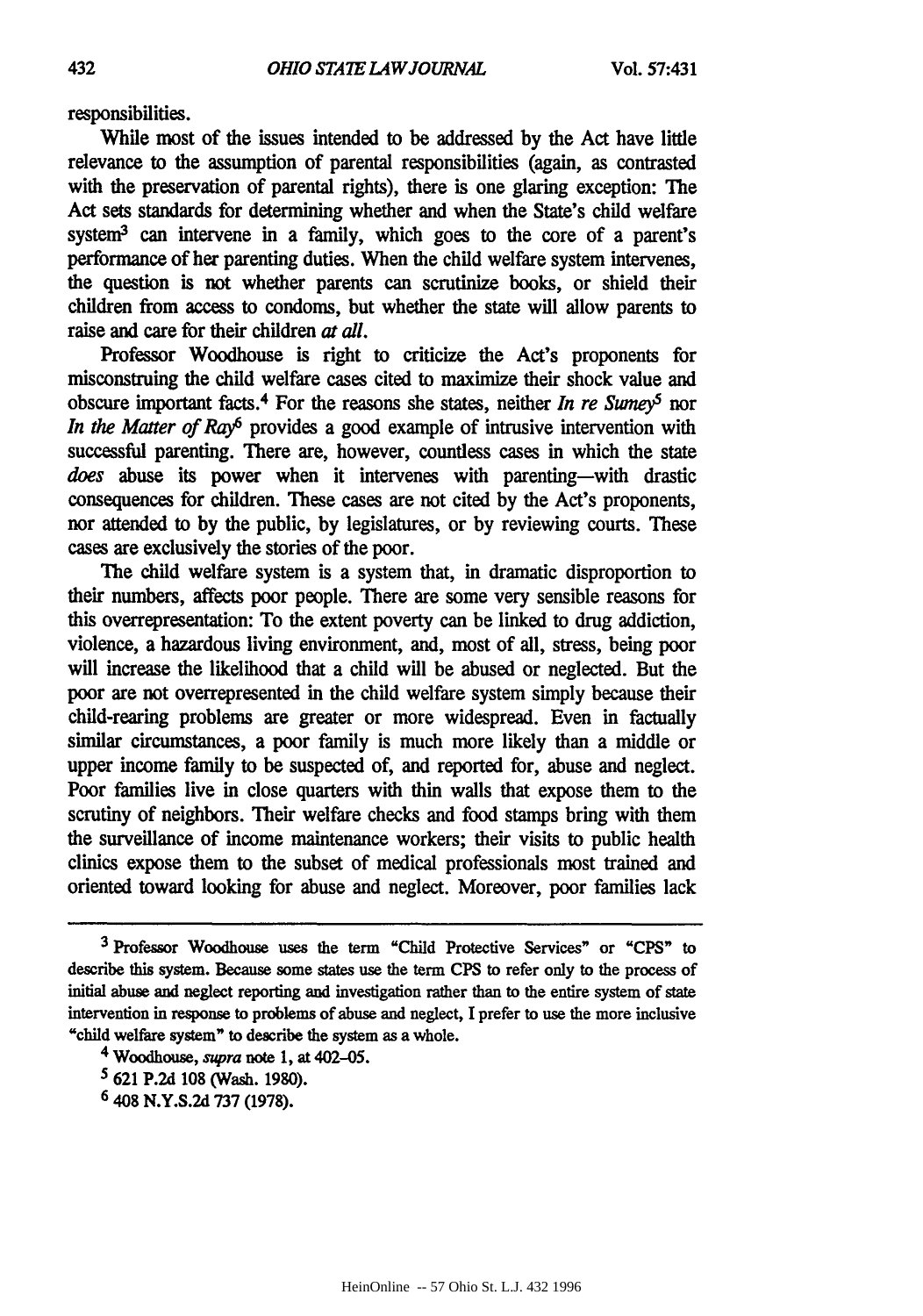the resources to buy private help (whether it be a drug rehabilitation program, a baby sitter, or a therapist) that can get them through the difficult times **by** helping them to reduce their abusive conduct or **by** keeping the abusive conduct out of the public eye.

More distressing **by** far, however, than the overinclusion of the poor (or the overexclusion of the more wealthy) from the child welfare system altogether, is how parents are treated once the system determines, rightly or wrongly, that it should get involved. This system, designed, as Professor Woodhouse notes, to help parents to parent and to protect children from dangerous parenting,<sup>7</sup> serves most families abysmally.<sup>8</sup> In this essay I will paint a picture, inspired **by** my own experience and the experience of other lawyers for children and parents, of how the system treats parents.<sup>9</sup> It is against the backdrop of this picture that we should measure whether we want to give parents more clout in defending against state intervention.

#### I. **THE** EXTRA-JUDICIAL PROCESS

Professor Woodhouse's description of the substantive and procedural protections offered to parents is premised on the assumption that there is a court process in place whenever the child welfare system becomes involved in a family's life. In fact, however, much of the child welfare system, and some of its greatest exercises of power, occur outside the judicial system. Investigations of abuse and neglect reports are routinely done **by** case workers with little or no specialized training in how to approach the families, how to conduct an effective and appropriate investigation, and how to assess the information uncovered. These investigations are inherently coercive because parents know that whether or not they can keep their children hangs in the balance. Cooperation is therefore at a premium. In this context, it is not surprising that parents who under most circumstances would never consent to a strip search of their children **by** a stranger, would give their consent to an abuse investigator,  $^{10}$  for fear that failure to agree would translate into an admission

*<sup>7</sup>* Woodhouse, supra note 1, at **393-95,** 405-06.

**<sup>8</sup>** There are, of course, many cases in which states have intervened in a manner that has provided real assistance to struggling parents. In my own experience, however, and in the experience of many lawyers for parents and children throughout the United States with whom I have consulted, these cases represent the exception rather than the rule.

**<sup>9</sup>** Mindful of the limitations of conclusions based on such experiences, I nevertheless offer these experiences as a sobering counterweight to the idealized view of statutory and judicial systems constructed from text and underlying intent.

<sup>10</sup>*See* E.Z. v. Coler, 603 F. Supp. 1546 (N.D. IM. 1985), *affd sub non.* Darryl H. v. Coler, **801 F.2d 893** (7th Cir. 1986).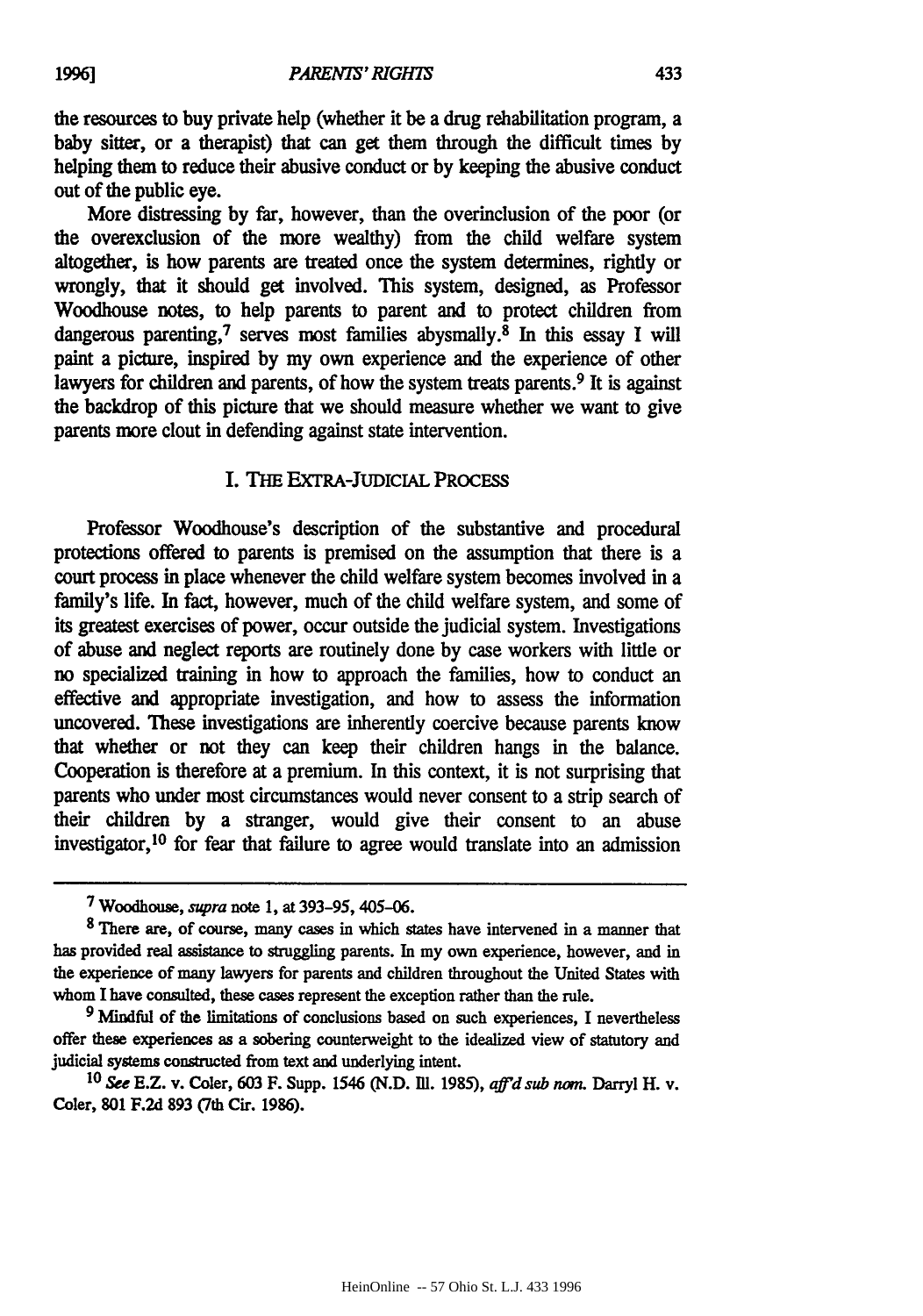that they had something to hide. Parents are forced to respond to these coercive investigations without the assistance of lawyers or the supervision of judges.

While an investigator's determination that a child has, indeed, been abused or neglected could eventually bring the case before a judge, there is no guarantee of this judicial review. In many cases, an investigator's determination of child maltreatment leads to a "voluntary" arrangement, where a parent is required to accept certain services or even to agree to the placement of the child with an extended family member, in order to avoid what parents fear most: placement of their child in foster care. Under such arrangements, the parent feels forced to accept a considerable level of state intrusion in her family life without recourse to lawyers or the court. This intrusion brings considerable additional scrutiny to the workings of the family, with the inevitable cost in family disruption and the undermining of parental authority.

The same coercive pressures often produce "Voluntary Placement Agreements," under the terms of which children are placed in foster care for up to six months'1 without court review. Again, parents are prompted to "volunteer" for fear that failing to do so will only add the curse of "uncooperative" to the list of their sins when the case comes to court. While these cases will eventually be reviewed **by** a court, the damage to the parent and child of an inappropriate removal will already have been done. At a minimum, the families will have suffered up to six months of inappropriate separation. At a maximum, the removal will accelerate whatever problems the parents were having<sup>12</sup> and undermine an already troubled relationship between parent and child.

#### **11. THE** JUDIcIAL PRocEss

#### **A.** *The Courts*

Even if and when a parent makes it into court, she probably will not find herself embraced **by** a protective process. In many jurisdictions, particularly

Even the few days that separate an emergency, involuntary removal **(m** some states done without court review) and the "shelter care" hearing at which the emergency removal is reviewed may be enough to begin this destructive process.

<sup>&</sup>lt;sup>11</sup> Federal foster care reimbursement is only available for extra-judicial voluntary placements lasting six months or less. 42 **U.S.C.** § 672(e) **(1988).** States are, however, **free** to continue such placements for much longer periods with exclusively state funds.

**<sup>12</sup>**Parents whose children are removed immediately lose the cash assistance on which they depend to pay for housing, utilities, and transportation. Moreover, the despair engendered **by** the loss of their children often exacerbates problems they already have, such as drug and alcohol dependence or mental illness.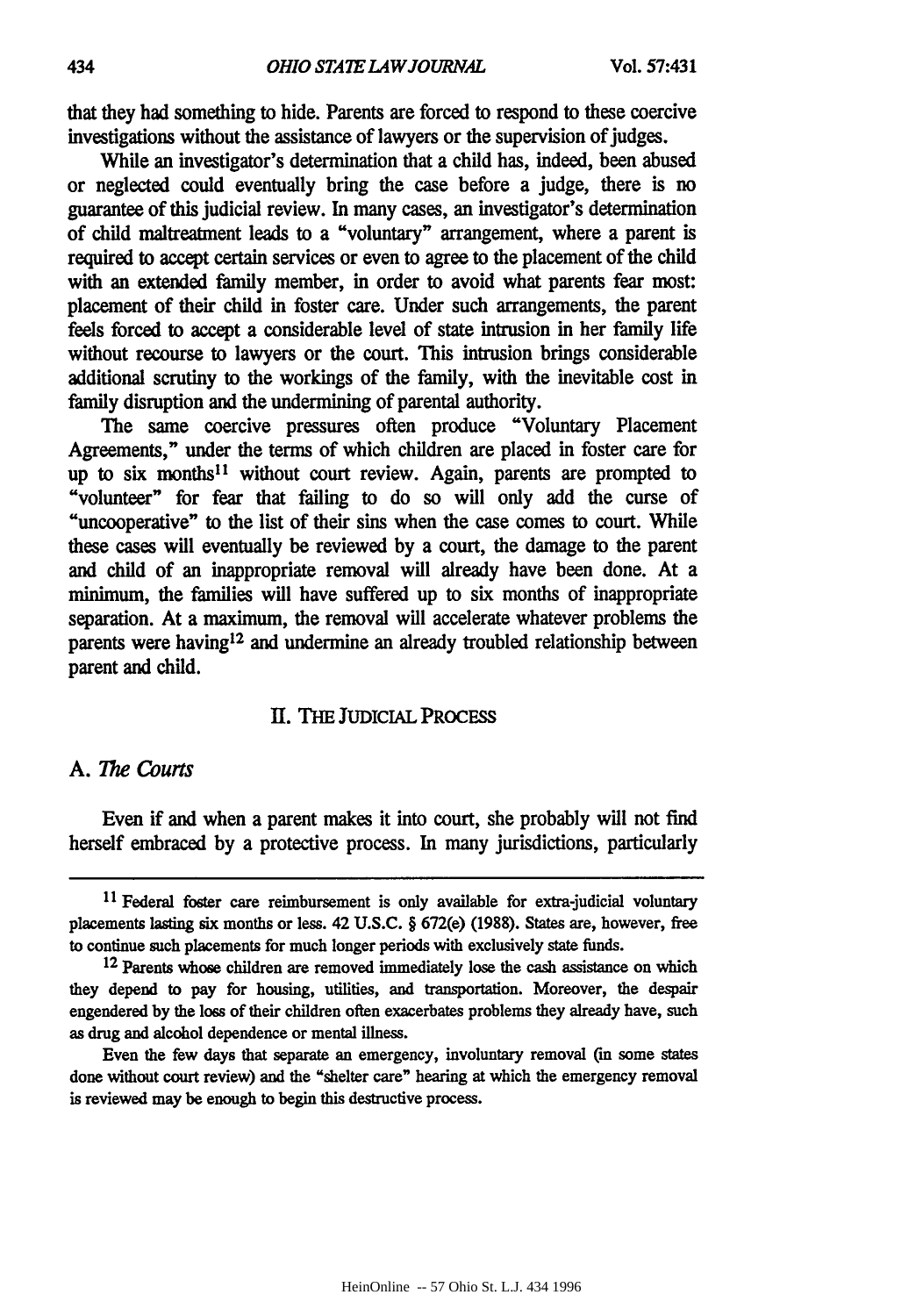those in large urban areas, the courts are overwhelmed **by** the size of their caseloads: Overtaxed judges hear "lists" of up to **100** cases a day, giving each case a maximum of five minutes. Families are sworn in *en masse* at the bar of the court, with little sense that what they say to the judge thereafter constitutes sworn testimony, rather than a free-for-all conversation. Judges bark at the parties, calling parents "Mom" or "Dad," rather than **by** their names. Orders typically are entered without any articulation of findings of fact, conclusions of law, or even a recitation of the relevant legal standards in justification. If a party determines that she needs more than five minutes of the court's attention to resolve a disputed issue-even an issue as important as whether a child should remain in foster care, whether a parent should be allowed to visit her child, or whether the state should be required to provide the parent with supportive services—she will have to wait months to get a new date in court.

Even when the court process works as it is intended, and a judge resolves a disputed issue after hearing testimony and argument, there is no guarantee that the court's decision will be put into effect. Child welfare agencies routinely ignore court orders directing them to provide various forms of assistance to parents and their children in the name of fiscal or administrative constraints. When this lack of compliance with its orders is brought to the attention of the court, the court's own lack of resources and its sympathy for the parallel plight of the child welfare agency often makes the court unwilling to enforce (or even reassert) these orders. <sup>13</sup>

A lack of court resources also makes it difficult for parties to take appeals from unfavorable decisions. Courts rarely issue written opinions in connection with their decisions, and the record of proceedings is often difficult to retrieve. <sup>1</sup> 4 Moreover, this lack of resources and the failure of the court system to give priority to the resolution of appeals addressing matters essential to the functioning of families, forces families to walt months, even years, for a decision about where their children will live or what assistance they will receive with parenting. These delays, harmful in many legal contexts, are devastating when the lives of children hang in the balance.<sup>15</sup>

**<sup>15</sup>**While Professor Woodhouse cites to the cases of Babies Richard and Jessica to illustrate a different problem, in my view the most serious failing of the legal system

**<sup>13</sup>**In one case in which **I** represented a teenager in the custody of the child welfare agency who needed a place to live, the court was unwilling to order more than that "the agency shall find a place for her to live, *ifit* **can."**

**<sup>14</sup> For** example, in one jurisdiction where I have practiced, proceedings were taped, but the tape almost always proved inaudible. In another jurisdiction, certain proceedings were not recorded at all, and others were recorded **by** stenographers who were not compensated **by** the court (nor could they be **by** the indigent parties) **to** transcribe the record until *after* an appeal was filed.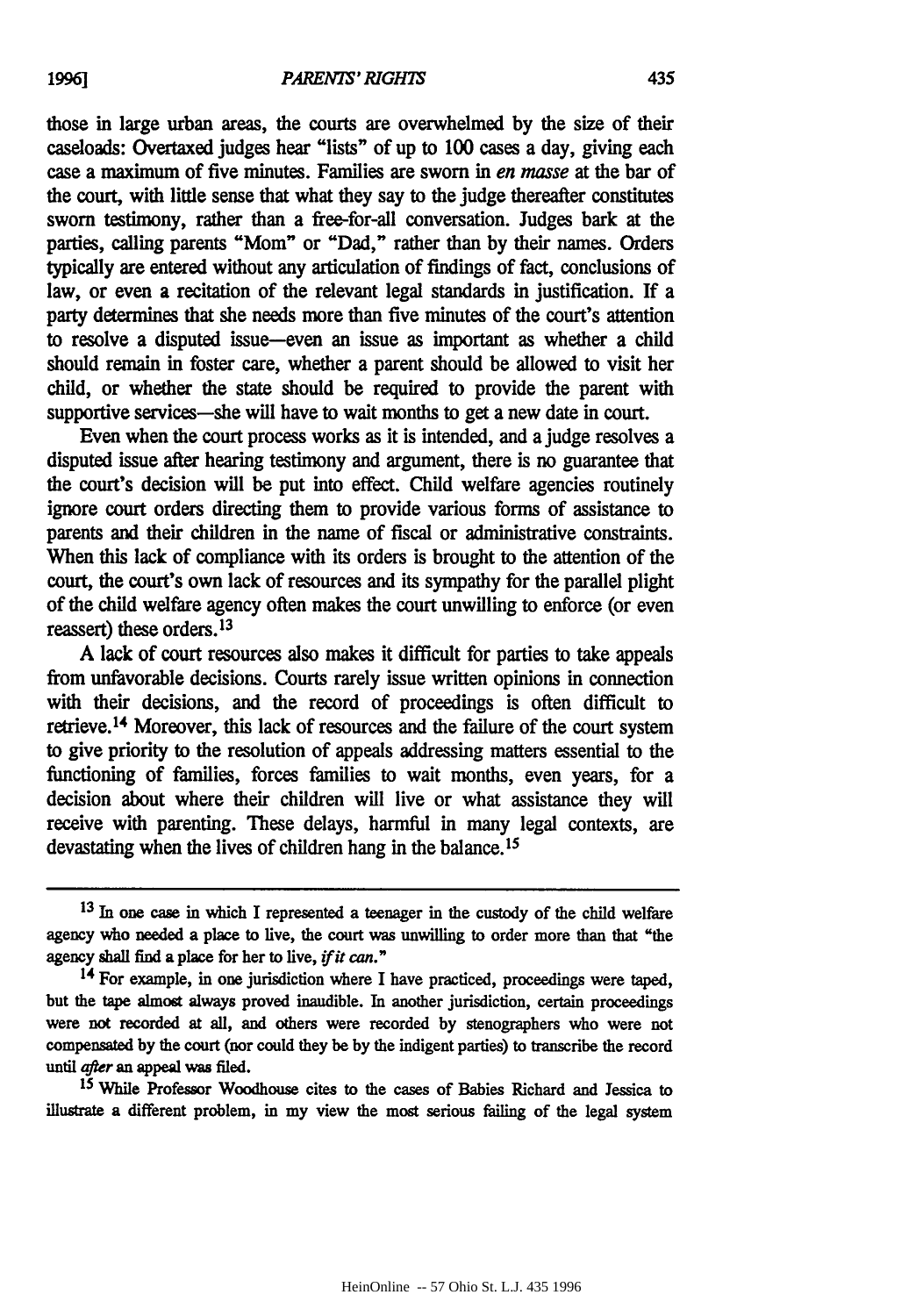#### **B.** *The Lawyers*

Professor Woodhouse also suggests that parents' ability to protect their interests are bolstered **by** the provision of legal representation in most jurisdictions when their cases come to court. Here, again, the difficulties parents have in securing competent counsel belies the promise of legal representation offered **by** the states' statutory schemes. While states routinely recognize parents' right to be represented in all proceedings where the custody and control of their children is at stake and to have counsel appointed when they cannot afford to retain counsel themselves, 16 in practice, parents are often persuaded not to request counsel, in the name of judicial efficiency. Parents are told that a request for counsel would require everyone to extend their already long wait in court, or return to court on an additional day, and are advised that counsel is really unnecessary if the parties have reached an "agreement."

It is worth pausing here, a moment, to say a word about these agreements. Professor Woodhouse champions the prevalence of non-adversarial resolutions in these cases as a sign that the current process is often a collaborative one, where the State, the parties, and their lawyers reach a mutually satisfactory conclusion about how to resolve family problems and meet children's needs. <sup>17</sup> In fact, however, most agreements are presented to parents to accept or reject, again with the threat that rejection will signal uncooperativeness and will inspire the state to adopt a more aggressive posture before the court. Most typically, parents agree to meet a variety of conditions (some much more related to their ability to parent than others) before their children will be returned. The parent does not generally agree that satisfaction of the conditions should precede the return of her children. Her agreement with the agency is limited to the general goal of having her children returned. Her acceptance of

implicated **by** these cases is the failure of the judicial system to reach some final resolution in these cases quickly. **C.** Woodhouse, supra note **1,** at 415-16 (arguing that these cases have a chilling effect on adoption **by** allowing unwed fathers to challenge adoptions and, if successful, take children from the adoptive parents, often the only parents these children have ever known).

**<sup>16</sup>**While Lassiter v. Department of Social Servs., **452 U.S. 18 (1981),** held that the Due Process Clause of the Fourteenth Amendment did not require that counsel be appointed to represent indigent parents in all cases addressing whether parental rights should be terminated, it noted in dictum **that** "[informed opinion has clearly come to hold that an indigent parent is entitled to the assistance of appointed **counsel...** in dependency and [termination] proceedings.... [and] 33 States and the District of Columbia provide statutorily for the appointment of counsel in termination cases." **Id.** at 33-34 (citations omitted). **<sup>17</sup>** Woodhouse, supra note **1,** at 418-19.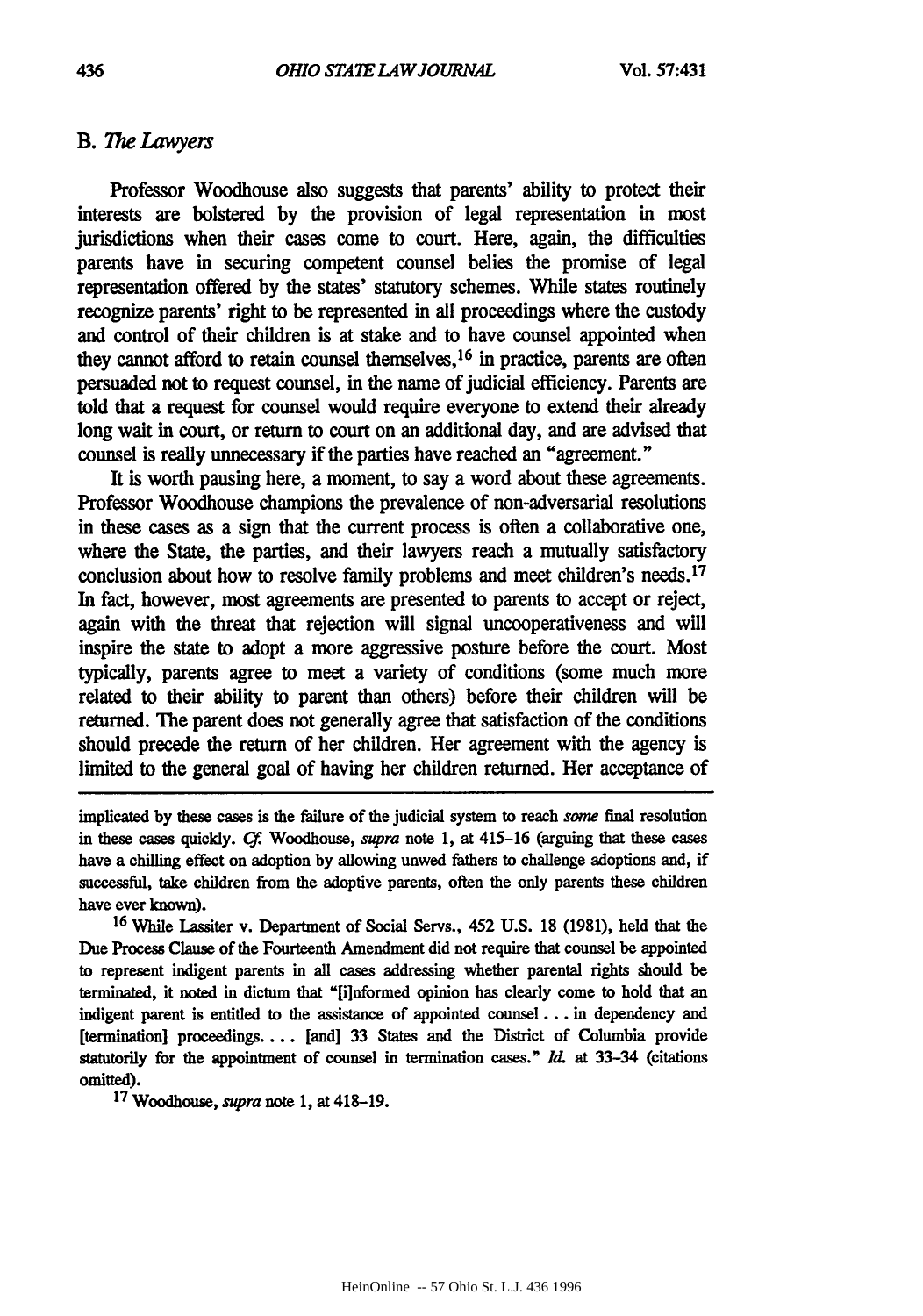the conditions attached to the achievement of that goal signals her belief that her only chance of getting her children is tied to the satisfaction of these conditions, whether she agrees with their relevance or not.

Perhaps this belief is well founded, and her acceptance of the conditions reflects a good legal judgment about her chance of greater success through an adversarial process or the harm that might come to herself and her family in the pursuit of that adversarial process. But ordinarily clients have the benefit of counsel when they make such assessments. Parents facing the loss of, or continued separation from, their children, however, are asked to make these decisions on their own. Without the benefit of counsel to help them identify their rights, to discuss the strengths and weaknesses of their case, and to assist them in asking the state agency for supportive services, parents are called upon to decide whether to agree to what that powerful state agency demands. In many jurisdictions, only the parent with adequate presence of mind and legal sophistication will withstand the tremendous pressure exerted **by** the state's request for cooperation and agreement to **speak** with a lawyer at all.

Moreover, the appointment of counsel in name often does not translate into the provision of zealous representation in fact. While many parents are represented with tremendous competence **by** public defender and legal services offices and **by** private attorneys, many others are appointed lawyers who only accept these cases because they are the only cases they can get. Non-paying clients involved in the family or juvenile court system because they have been accused of abusing or neglecting their children are among the lowest-status clients a lawyer can have. The hourly rate paid for this work is at the bottom of the scale and is capped at a level too low to allow for effective representation in many cases. While these cases attract their share of dedicated, zealous advocates, they attract more than their share of lawyers who are merely desperate for work.

Among these lawyers, **I** have witnessed a startling lack of professionalism. The low pay and the lack of commitment to the work inspires these lawyers to give little or no attention to the cases. They rarely make an effort to speak with their clients out of court, even those clients, such as incarcerated clients, who may not be readily available for consultation in court. They often show up after a hearing is over, so that they can receive credit (and therefore pay) for an appearance, regardless of their lack of actual participation. They readily confess their open dislike for their clients to their adversaries, and their satisfaction with court decisions strongly opposed **by** their clients. In their frustration, many parents declare that they would have done better to represent themselves. While they would not have done well, they might, indeed, have done better.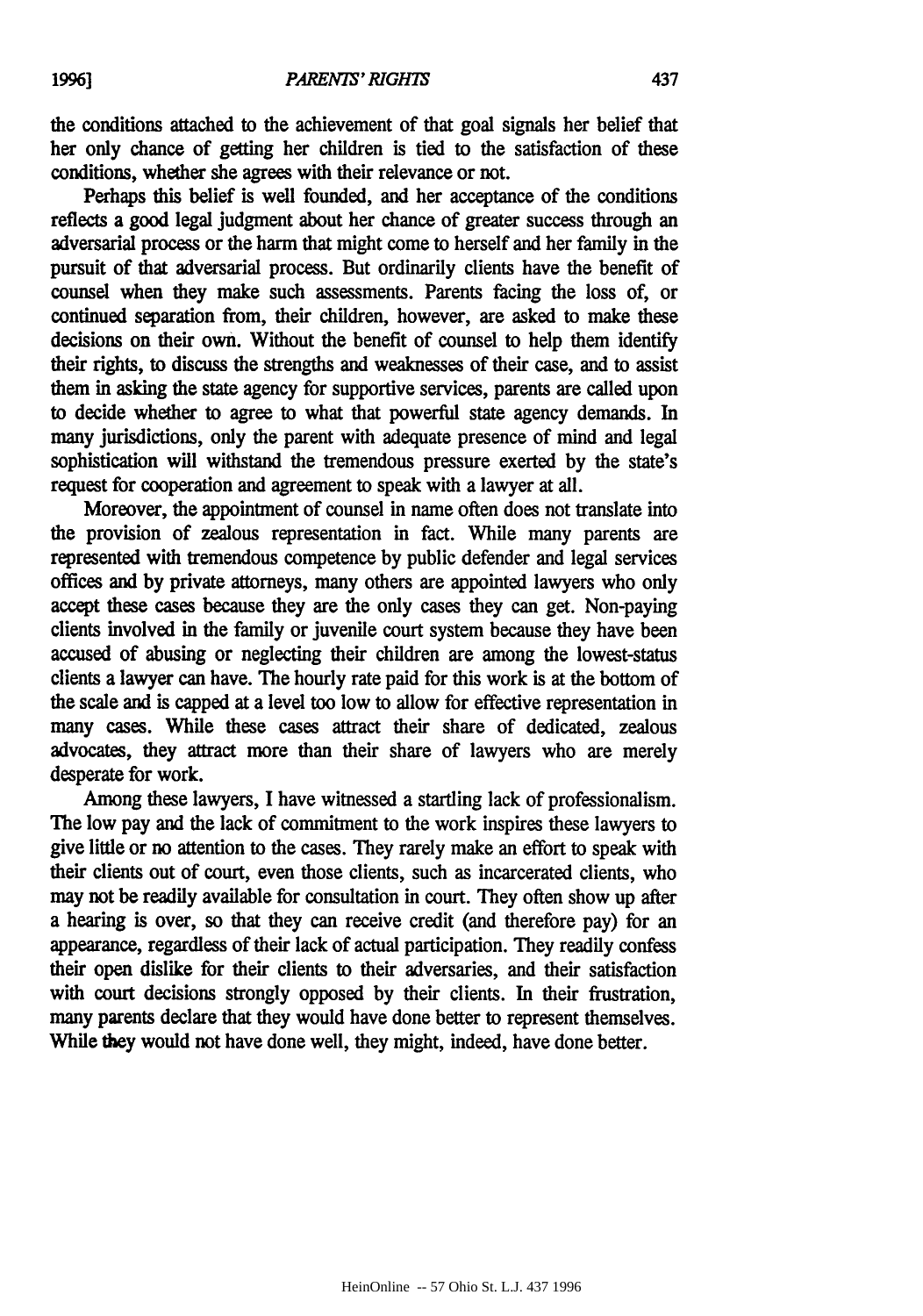#### **IT. THE** SERVICES PROVIDED BY THE SYSTEM

In addition to the procedural protections of the system, Professor Woodhouse suggests that parents are also protected **by** a range of substantive legal obligations imposed upon the State. One such substantive protection is offered **by** the Adoption Assistance and **Child** Welfare Act18 which requires that, in order to get federal funding, states must show **that** they have made "reasonable efforts" to keep families together and to provide the services to families to allow families to remain together, or be reunited, in a manner that protects children from harm. 19 Many states have incorporated similar protections in their own statutory structure, transforming the requirement from a condition of **funding** to a direct mandate that such services be provided.<sup>20</sup> But, again, the practice tells a different story. Overwhelmed, underfunded, **highly** bureaucratic child welfare agencies provide little if any useful assistance in solving the real problems that face these families: These agencies trot out "parenting classes" and referrals to generic therapy for every parent, regardless of her particular problems. But where the safe return of children comes down to provision of affordable housing, or drug treatment that allows women to remain with their children, the agencies generally have nothing to offer.

Child welfare agencies do, as Professor Woodhouse notes, engage in a comprehensive planning process, as required by federal law.21 And while the intention of this process is to involve agency and family in a collaborative process to establish goals and intermediate objectives and to allocate responsibilities among the parties, this process, in practice, is little more than a charade. Families are informed of a pre-set meeting time, without being consulted about which dates and times are convenient to them. Once notified that the meeting will occur (perhaps only a day or two before the scheduled meeting date), parents are penalized if they fail to show up. Far from being developed as the product of a group process, these case plans are generally drafted ahead of the meeting by child welfare workers for the parents' and children's consent. Where parents, children or their attorneys raise concerns or suggest changes to the plan, whether or not this discussion is reflected in the final version of the plan depends on the will of and competence of the agency

21 42 **U.S.C.** §§ 671(a)(16), **675(1) (1988).** Again, the statute links satisfaction of this case plan requirement to the state's receipt of federal foster care funds.

**<sup>18</sup>** Adoption Assistance and Child Welfare Act of 1980, Pub. L. No. 96-272, 94 Stat. 500 (codified as amended at 42 U.S.C. §§ 608, 620-28, 670-76 (1988 & Supp. V 1993)).

**<sup>19</sup>** 42 **U.S.C. §§** 671(a)(15), 672(a)(1) **(1988).**

<sup>20</sup> **See,** e.g., IOWA **CODE ANN.** §§ 232.95(2), 232.102(4) (West 1994) (requiring a court finding that reasonable efforts were made to prevent the need for removal of the child from his home in all cases where removal is ordered).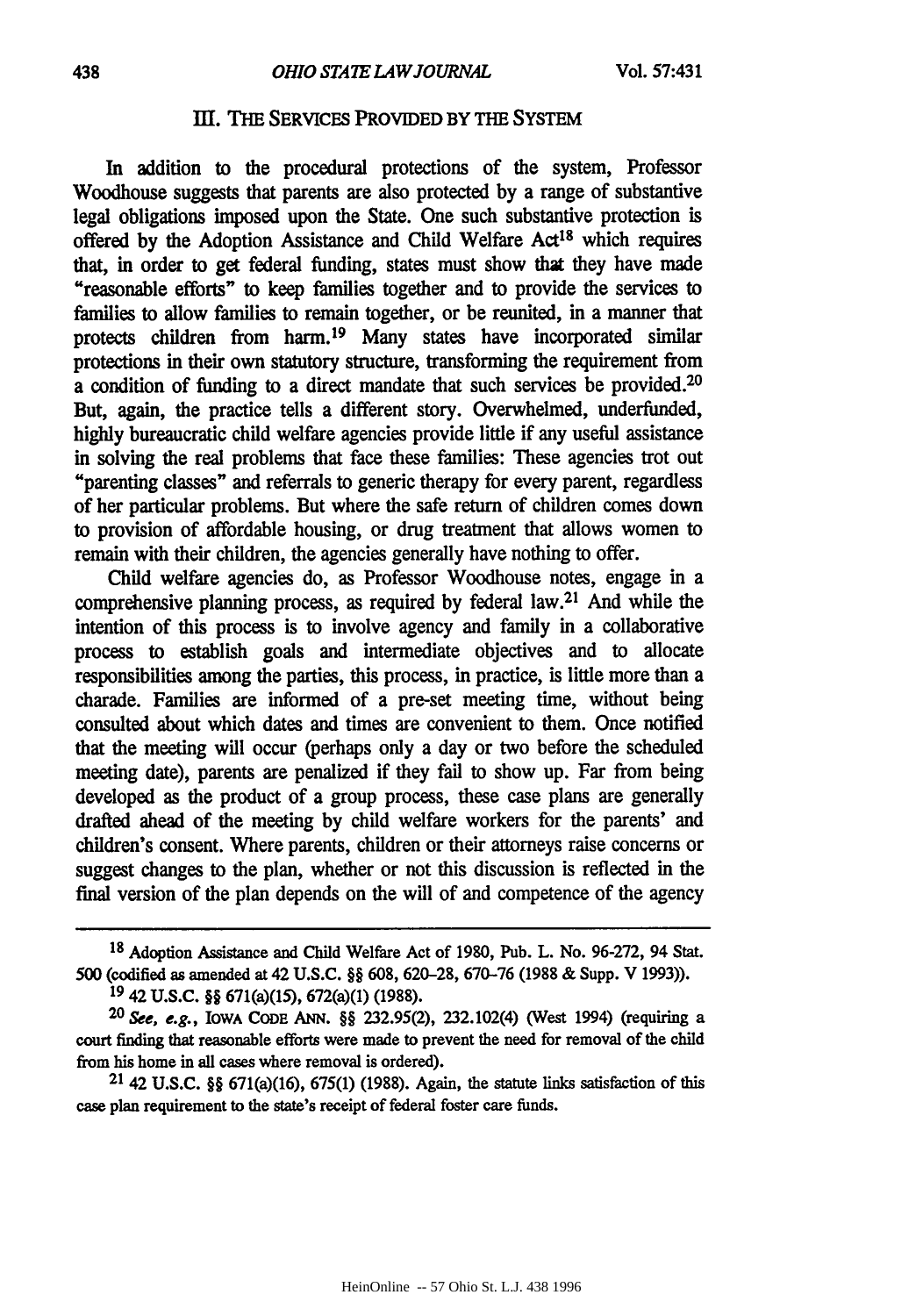representative, who holds the exclusive editor's pen. At the end of the meeting, a signature page is passed around (often detached from the substance of the agency's document) which parents are urged to sign. Under heavy pressure to show their cooperative commitment to retaining or regaining custody of their children, parents rarely refuse.

#### IV. THE EFFECTS OF THE SYSTEM ON CHILDREN

As a lawyer for children, the focus of my concern is how these systems' failures affect the children of the parents in question. To state one of Professor Woodhouse's points in cruder terms, **I** would be much less concerned about how the process treats parents, if I believed that the process produced good results for children. But sadly, the abysmal process I have described plays out abysmally for children: The courts' failure to engage in a rigorous application of the relevant legal standards means that children who should be removed from their homes are not, and children who are removed should not have been. Whether the original decision to place children is justified or not, the children's subsequent treatment in the child welfare system often constitutes abuse and neglect of its own: Children are separated from their siblings, moved from home **to** home (and therefore school to school and community **to** community). Children often feel mistreated: At best, they feel unloved, at worst, they are physically and sexually abused. Children are provided with short, infrequent visits with their parents in uncomfortable surroundings. The slow pace of court proceedings means that children will remain in limbo for years, neither belonging to a birth family, or a new, permanent family through a transfer of custody or adoption.

**The** system's treatment of children's parents (as well as of the children themselves) also has more subtle, psychologically destructive effects on children: Children's observation of the disrespect shown to their parents **by** the system undermines their own developing self-esteem. Their observation of the unfairness and ineffectiveness of the system encourages them to develop a distrust of public institutions and a perception of their parents as the victims of an aggressive bureaucracy. **All** of this, of course, has a profound effect on a child's ability to grow into a well-adjusted, participating citizen.

In sum, for many children involved in the **child** welfare system, the only thing worse than being "owned" **by** their parents is being owned **by** the public system.22 While **I** agree with Professor Woodhouse's assertion that, in design,

**22 A** child is necessarily "owned" to some extent **by** someone or some thing, for he is not permitted to exist and function independent of some attachment to a custodian. In most circumstances, children cannot get jobs, sign leases, go to school, or consent to medical treatment without the authorization and involvement of a supervising adult. Moreover,